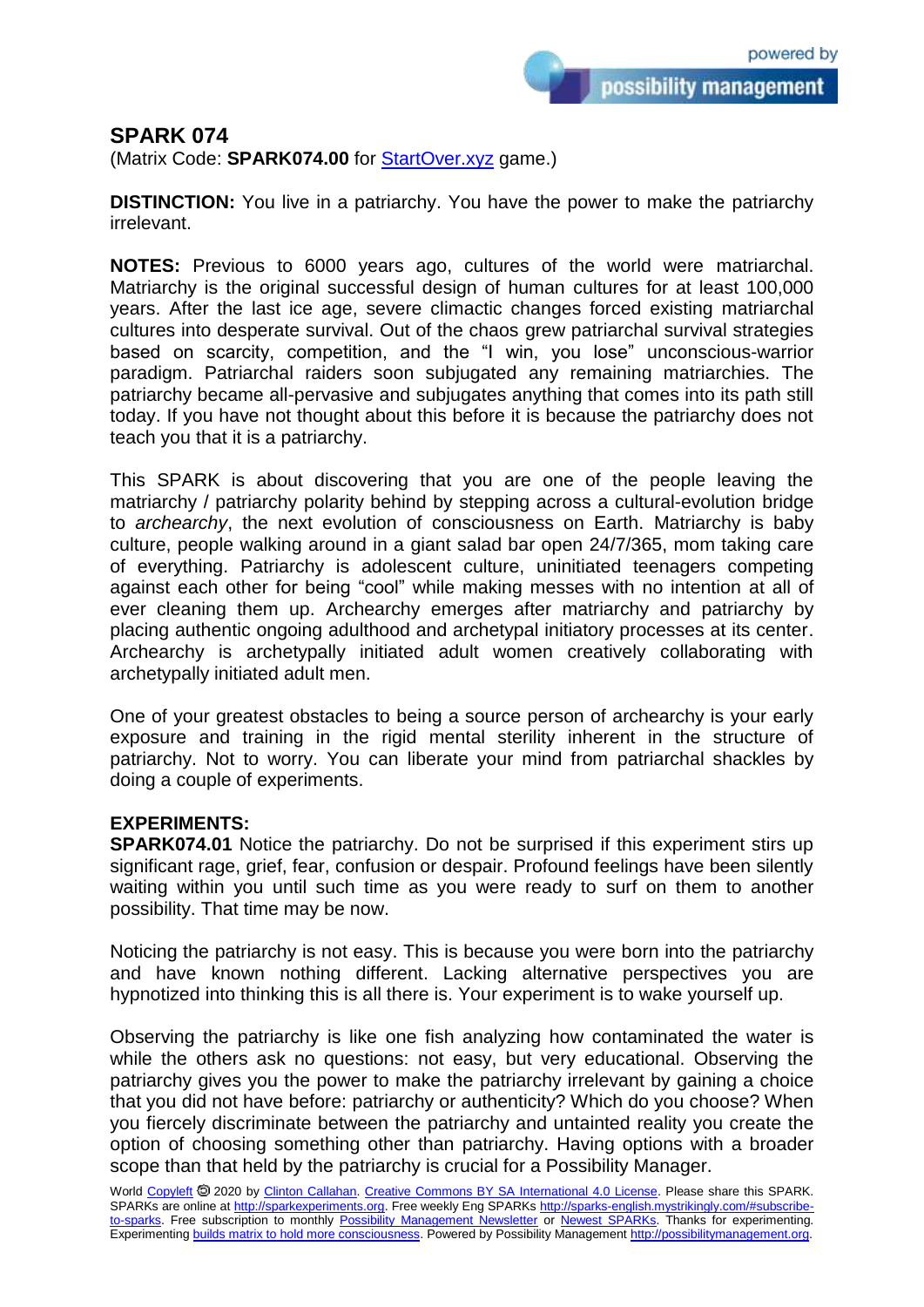By noticing the patriarchy you will start seeing that:

- You live in a world that is dominated and controlled by men.
- Modern culture is designed to serve the purposes of men.
- Men make and enforce the laws. Men make the decisions.
- Men design the cities, streets, buildings, transportation systems, communication systems, entertainment, and clothing; even kitchen appliances are designed and marketed by men.
- Men define women's beauty ideals. Men make advertisements.
- Women were recently given the right to vote, but this is an illusion of empowerment because voting itself is a masculine form of decision-making. Women do not make decisions by 51% vote. Women naturally make decisions through consensus. Men do not use consensus.
- If women want power in the patriarchy they must first subvert their femininity and become a better man than the men.
- The patriarchy continues through the education of our children by all forms of media and the schools. Women enslaved in the patriarchy teach their daughters how to live as slaves in the patriarchy.
- Sexual abuse of women and children is typical and often unobstructed or accepted as normal in the patriarchy.
- The patriarchy creates wars against the planet because the patriarchy is not round: love is missing. Women know how to prevent war, but do not do it. Watching the men suffer in patriarchy is revenge and demonstrates the little power that women do have.
- And so on…

Let the shock of these observations impact you at a deep level. The scar from this experience can serve you as a reference point for distinguishing yourself from the patriarchy. You can then say, "Ah, yes. That. That is a manifestation of the patriarchy. That is not me."

**SPARK074.02** Bring archearchy to life. You bring archearchy to life through personal shifts towards embracing the interrelationship of all beings. This can become the basis of your feeling, thinking, doing and being. What does that mean? How do you do this? Here are some ways:

- Take a few minutes each morning, afternoon, and evening to stop wherever you are, relax, slow your mind, breathe through the soles of your feet, and enter coherence with the millions of other people around the world who are also shifting to archearchy.
- Stop seeing things as you have been trained to see them, as solitary isolated objects. Notice how objects harmonize, dance together, and relate to each other. Notice how each object and creature is using and being used by everything around it. For example, a wooden chair is made from a living tree that grew from the Earth. Wood is sunlight and Earth transformed by intelligence. The chair is used by a person for sitting, and also by a spider as part of its trap to catch and eat flies. Chairs are nurturing for humans and dangerous for flies.